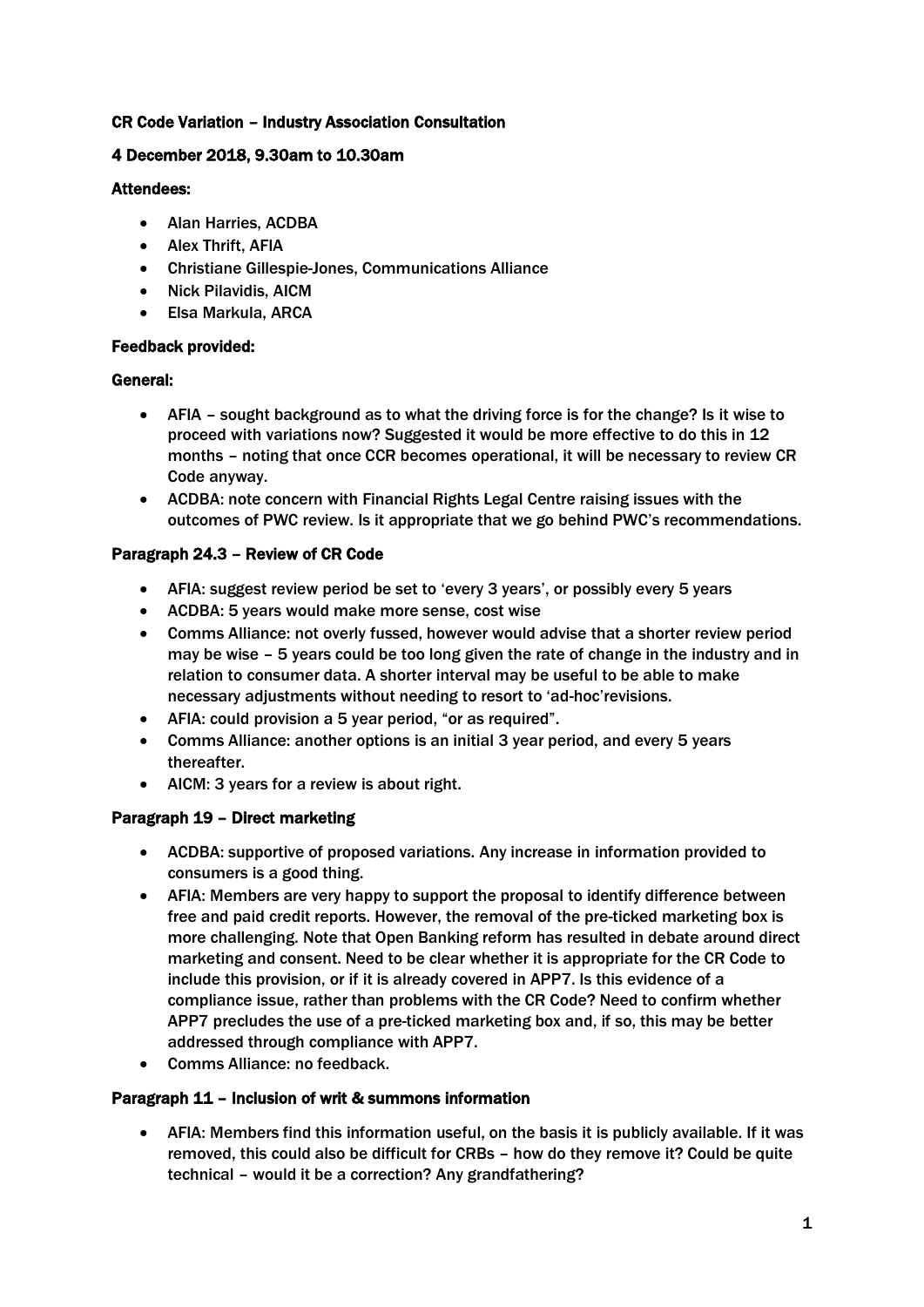- ACDBA: the intent of publicly available information is that it needs to relate to creditworthiness. This is not the case for writ and summons information. Compare credit judgements – these provide confirmation of a problem. Do acknowledge that CRBs may have difficulty cleaning out this information.
- AICM: definitely supportive of this information being included on reports it provides a real indicator of behaviour and character. Do consider that it should be subject to retention periods. Goes to transparency and accuracy of credit.
- Comms Alliance: no comment.

# Paragraph 17 – protection for victims of fraud

- AFIA: Members agree with ARCA's position [i.e. that there is a risk of unintended consequence]. Implementing fraud notification may be overreach, and unworkable.
- ACDBA: this is a case of having the cake and eating it too. Consumer advocates object to the hardship flag (for fear of possible misuse) but would encourage the use of fraud flag.
- AICM: this is a bit of a complicated area. CRBs should have some role to facilitate notifications.
- Comms Alliance: no Member feedback. Do wonder what happens where there is notification of fraud – how are telecoms providers supposed to use that information? For a communications service, it may be mean that a service is being deactivated, which may not be in the customer's interest depending on the type of fraud, and could lead to serious problems when customers want to stay connected.
- AFIA: agree with Comms Alliance comments. This proposal would need a lot more work.

# Paragraph 6.2(a) – account open date

• No specific feedback provided

### Paragraph 8 – RHI assessment

- AFIA: would it be more appropriate to address this issue through guidance? Concern if adopt 1 form of RHI assessment rather than another. CPs may need to change systems – this could impact internal processes, and impose cost on industry. Guidance would allow for appropriate transition, with least cost to industry.
- ACDB: Members can't access RHI, so no comment.

### Paragraph 20 & 21 – Corrections and complaints processes

### *Shortening 30 day correction period*

- AFIA: Share ARCA Member concerns with shortening 30 day time period. Query whether there is such a thing as a simple correction – simple might become complex.
- ACDBA: Agree with AFIA's comments, simple by whose definition? No support for shortening 30 days. Could make the requirement 'as soon as possible, but no later than 30 days'.

### *CRB corrections*

- AFIA: seek more information from consumer advocates about what the specific issues are – and whether the problem is more a compliance issue.
- ACDBA & Comms Alliance: both have no feedback.
- AICM: clarifying the rules and making it more stringent has some merit.

### *Debt buyer – corrections re original CP*